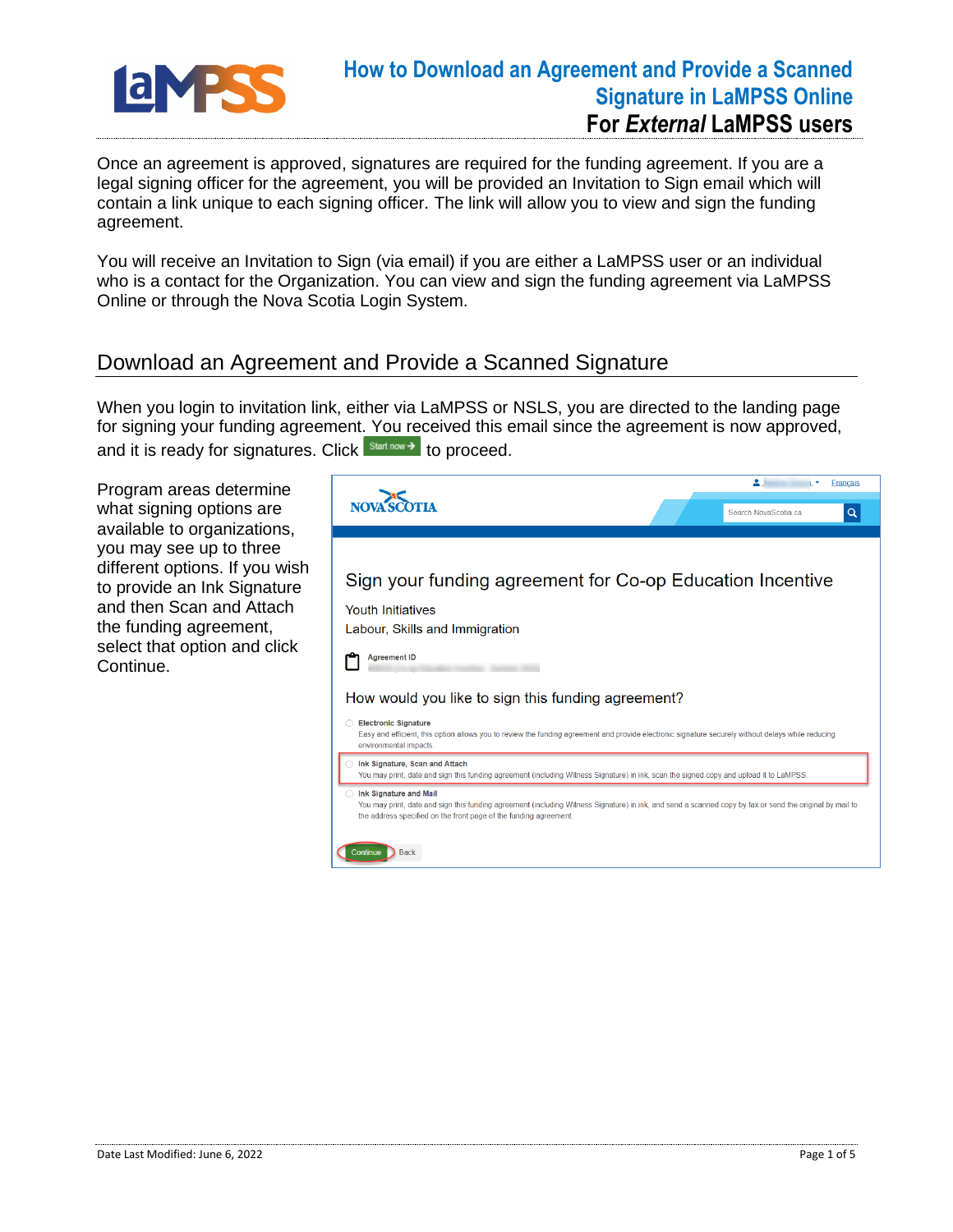

# **How to Download an Agreement and Provide a Scanned Signature in LaMPSS Online**

### **For** *External* **LaMPSS users**

After you select Continue, you will be navigated to the LaMPSS Online page to view the funding agreement. You are required to print, date, and sign the funding agreement. If you have more than one legal signing officer for your organization on this agreement, only one legal signing officer will upload an agreement signed by all legal signing officers.

|                 | <b>Youth Initiatives</b><br>Labour, Skills and Immigration<br><b>Agreement ID</b>                                          | Sign your funding agreement for Co-op Education Incentive                                                                                                                                           |                                                    |                                  |                       |
|-----------------|----------------------------------------------------------------------------------------------------------------------------|-----------------------------------------------------------------------------------------------------------------------------------------------------------------------------------------------------|----------------------------------------------------|----------------------------------|-----------------------|
|                 | Ink Signature, Scan and Attach                                                                                             | O You may print, date and sign this funding agreement (including Witness Signature) in ink, scan the signed copy, and upload it to LaMPSS.                                                          |                                                    |                                  |                       |
| O               | $Q \uparrow \downarrow$<br>$1$ of 6                                                                                        | $-$ +                                                                                                                                                                                               | Automatic Zoom<br>$\check{}$                       |                                  | ㅎ ㅎ ㅎ ㅎ<br>$\gg$<br>л |
|                 | Labour, Skills and Immigration<br>Youth Initiatives                                                                        |                                                                                                                                                                                                     | <b>Co-op Education Incentive</b>                   | Co-op Education Incentive        |                       |
|                 | <b>BETWEEN:</b><br>Labour, Skills and Immigration - Youth Initiatives<br>(hereinafter referred to as the PROVINCE)<br>AND: |                                                                                                                                                                                                     |                                                    |                                  |                       |
|                 | RE:<br><b>EMPLOYER:</b><br>Name:                                                                                           |                                                                                                                                                                                                     | <b>PROVINCE:</b><br>Depar nent:                    | Labour, Skills and               |                       |
|                 | <b>Mailing Address:</b>                                                                                                    | <b>COLORED AND AND INCOME.</b>                                                                                                                                                                      | <b>Division:</b>                                   | Immigration<br>Youth Initiatives |                       |
|                 | <b>Civic Address:</b>                                                                                                      |                                                                                                                                                                                                     | <b>Office Location:</b><br><b>Mailing Address:</b> | and anticipation provided        |                       |
|                 | $\circledcirc$ Submit Now $\circledcirc$ Submit Later<br><b>Attach Your Documents</b>                                      | Would you like to attach and submit your agreement now or would you like to save this signature option so you can gather<br>signatures and return later to attach and submit the scanned agreement? |                                                    |                                  |                       |
| <b>Document</b> |                                                                                                                            | Document(s) Attached                                                                                                                                                                                |                                                    | <b>Size</b>                      |                       |
| $+Add$          | No documents have been added.                                                                                              |                                                                                                                                                                                                     |                                                    |                                  |                       |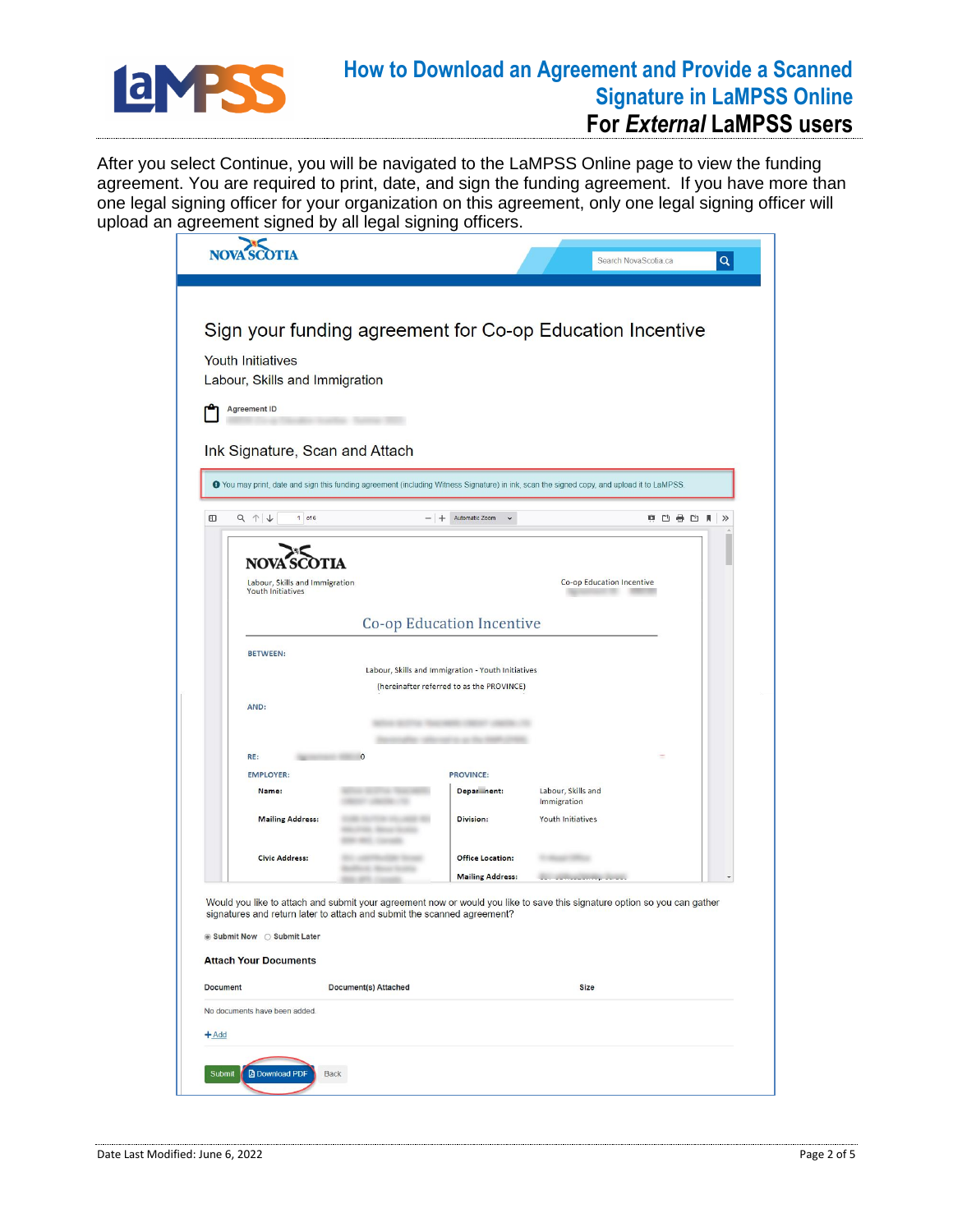

#### **How to Download an Agreement and Provide a Scanned Signature in LaMPSS Online For** *External* **LaMPSS users**

If you wish to submit the signed funding agreement now, the first step will be to download the agreement to be signed by all legal signing officers. Click on 'Download PDF' at the bottom of the page. Once it is signed by all required legal signing officers, click '+Add" under Attach Your Documents to upload the signed funding agreement.

|                                        | Would you like to attach and submit your agreement now or would you like to save this signature option so you can gather<br>signatures and return later to attach and submit the scanned agreement?<br>◉ Submit Now ○ Submit Later<br><b>Attach Your Documents</b> |                                                                      |             |  |  |  |  |
|----------------------------------------|--------------------------------------------------------------------------------------------------------------------------------------------------------------------------------------------------------------------------------------------------------------------|----------------------------------------------------------------------|-------------|--|--|--|--|
|                                        |                                                                                                                                                                                                                                                                    |                                                                      |             |  |  |  |  |
| <b>Document</b>                        | <b>Document(s) Attached</b>                                                                                                                                                                                                                                        | <b>Size</b>                                                          |             |  |  |  |  |
| No documents have been added.          |                                                                                                                                                                                                                                                                    |                                                                      |             |  |  |  |  |
|                                        |                                                                                                                                                                                                                                                                    |                                                                      |             |  |  |  |  |
| <b>A</b> Download PDF<br><b>Submit</b> | <b>Back</b>                                                                                                                                                                                                                                                        |                                                                      |             |  |  |  |  |
|                                        | $\times$                                                                                                                                                                                                                                                           | Either drag the file or browse your computer to attach the           |             |  |  |  |  |
| <b>Attach Signed Documents</b>         |                                                                                                                                                                                                                                                                    | signed agreement. Once the file is attached it will be<br>displayed. |             |  |  |  |  |
|                                        |                                                                                                                                                                                                                                                                    |                                                                      |             |  |  |  |  |
| Drag Files Here or Click to Browse     |                                                                                                                                                                                                                                                                    |                                                                      |             |  |  |  |  |
|                                        | <b>Attach Your Documents</b>                                                                                                                                                                                                                                       |                                                                      |             |  |  |  |  |
|                                        | <b>Document</b>                                                                                                                                                                                                                                                    | <b>Document(s) Attached</b>                                          | <b>Size</b> |  |  |  |  |

Once you have attached the signed funding agreement, click 'Submit'.

If you select 'Submit Later,' your signature option is saved, and your signature status will state Pending.

| Would you like to attach and submit your agreement now or would you like to save this signature option so you can gather<br>signatures and return later to attach and submit the scanned agreement? |  |
|-----------------------------------------------------------------------------------------------------------------------------------------------------------------------------------------------------|--|
| ◯ Submit Now   Submit Later                                                                                                                                                                         |  |
| Save<br><b>B</b> Download PDF<br><b>Back</b>                                                                                                                                                        |  |

Download the PDF of the funding agreement to be signed by all required legal signing officers and click 'Save'.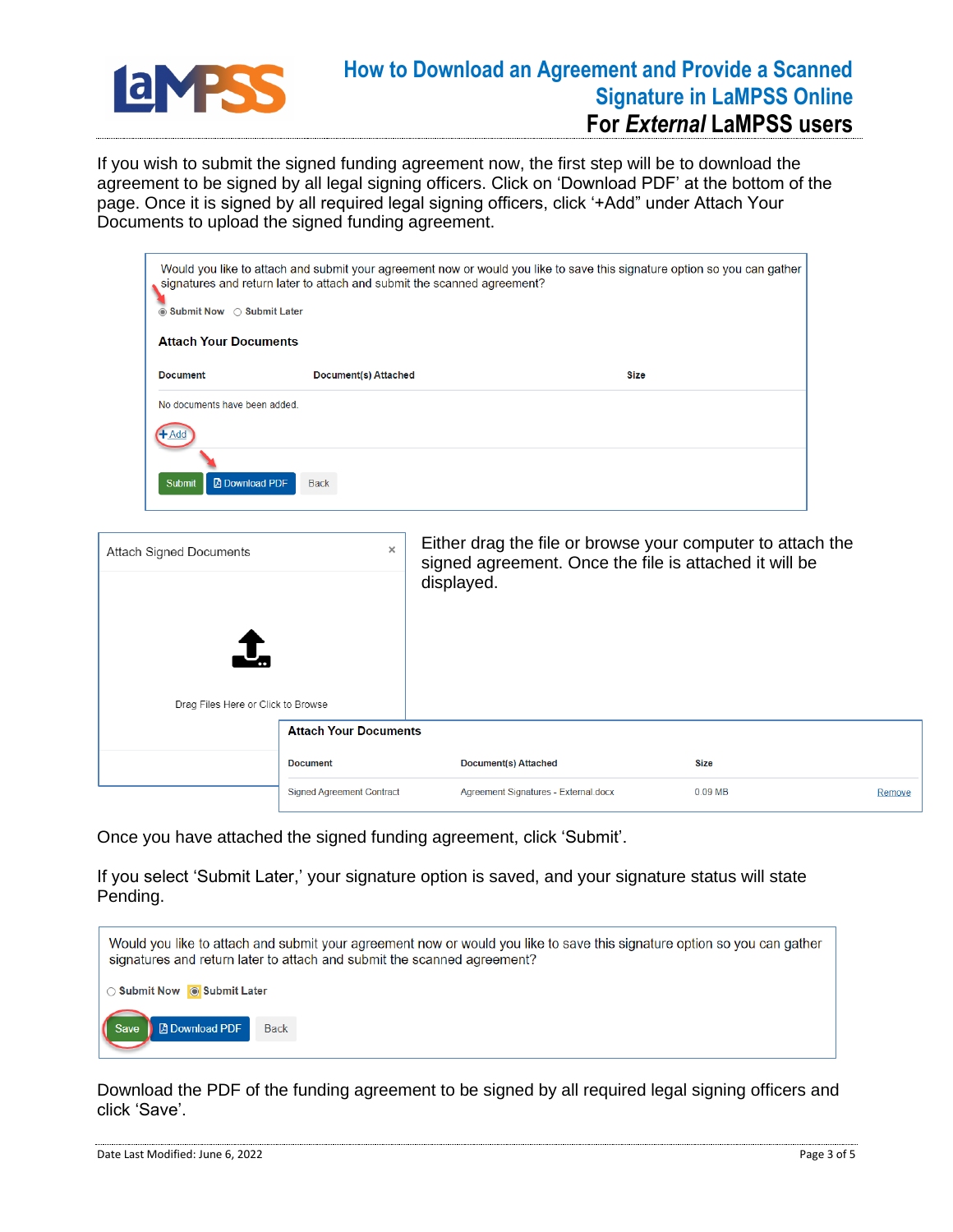

## Submitting Attached Funding Agreement via LaMPSS

Once you have submitted the signed funding agreement via LaMPSS Online, you will receive the following message advising that your funding agreement will be ready once all required signatures have been verified.



If you wish to sign the agreement another way, you can click on 'Change how this funding agreement is signed' to select another option. You will navigate back to the selection page detailing how you want to sign the funding agreement. If you wish to change your previous selection, select a new option and click 'Continue', if not select 'Back'.

#### Sign your funding agreement for Co-op Education Incentive

**Youth Initiatives** Labour, Skills and Immigration



#### How would you like to sign this funding agreement?

**O** The Ink Signature, Scan and Attach option has been selected by the Organization

Electronic Signature

Continue Back

- Easy and efficient, this option allows you to review the funding agreement and provide electronic signature securely without delays while reducing environmental impacts
- **O** Ink Signature, Scan and Attach
- You may print, date and sign this funding agreement (including Witness Signature) in ink, scan the signed copy and upload it to LaMPSS. nk Signature and Mail

You may print, date and sign this funding agreement (including Witness Signature) in ink, and send a scanned copy by fax or send the original by mail to the address specified on the front page of the funding agreemer